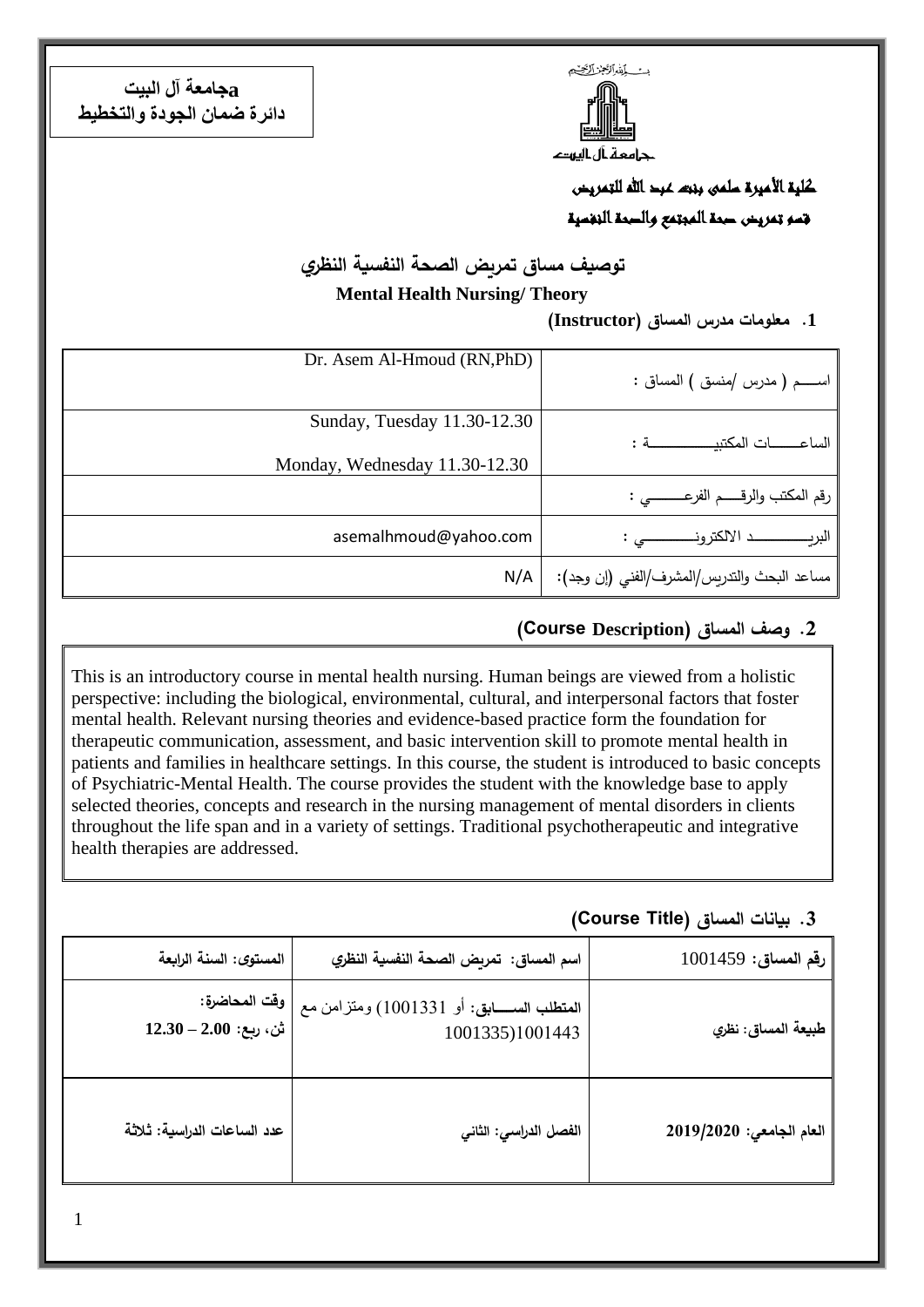# **.4 أهداف المساق ) Objectives Course)**

| 5. مخرجات التعلم (Intended Student Learning Outcomes)                                                                                                                                       |                 |
|---------------------------------------------------------------------------------------------------------------------------------------------------------------------------------------------|-----------------|
| Describe the uses of therapeutic milieu in psychiatric-mental health nursing settings.                                                                                                      | ح−              |
| Describe the importance of collaboration with other professionals and members of the<br>psychiatric health care system in providing nursing care for clients with psychiatric<br>disorders. | ز-              |
| Demonstrate basic skills in therapeutic communication, patient interviewing, conflict<br>resolution, and mental health assessment.                                                          | و –             |
| Describe the therapeutic communication skills necessary for interacting with clients with<br>psychiatric disorders and their families.                                                      | ھ-              |
| Describe the role of the registered nurse in the prevention and treatment of mental health<br>and behavioral disorders.                                                                     | $-1$            |
| Identify the psycho-neurophysiological variables relevant to mental health                                                                                                                  | ج−              |
| Define the conceptual bases of mental health and mental illness.                                                                                                                            | ب-              |
| Compare selected theories, conceptual frameworks related to human behavior and the<br>etiology, prevention, and management of selected psychiatric disorders and behavioral<br>issues.      | $-\mathfrak{f}$ |

يفترض بالطالب بعد دراسته لهذا المساق أن يكون قادرا على:

- 1- Demonstrate collegiality while working as a member of the mentalhealth care team
- 2- Identify ethics and legalities related to mental health care
- 3- Demonstrate therapeutic communication, including therapeutic use of self
- 4- Take appropriate measures to ensure the safety of clients, yourself, and others
- 5- Admit clients to the psychiatric/mental health unit, including all assessment and documentation
- 6- Develop and implement nursing care plans that meet the needs of assigned psychiatric/mental health clients
- 7- Develop and implement teaching and learning plans that meet the needs of assigned psychiatric/mental health clients
- 8- Develop group therapy leadership skills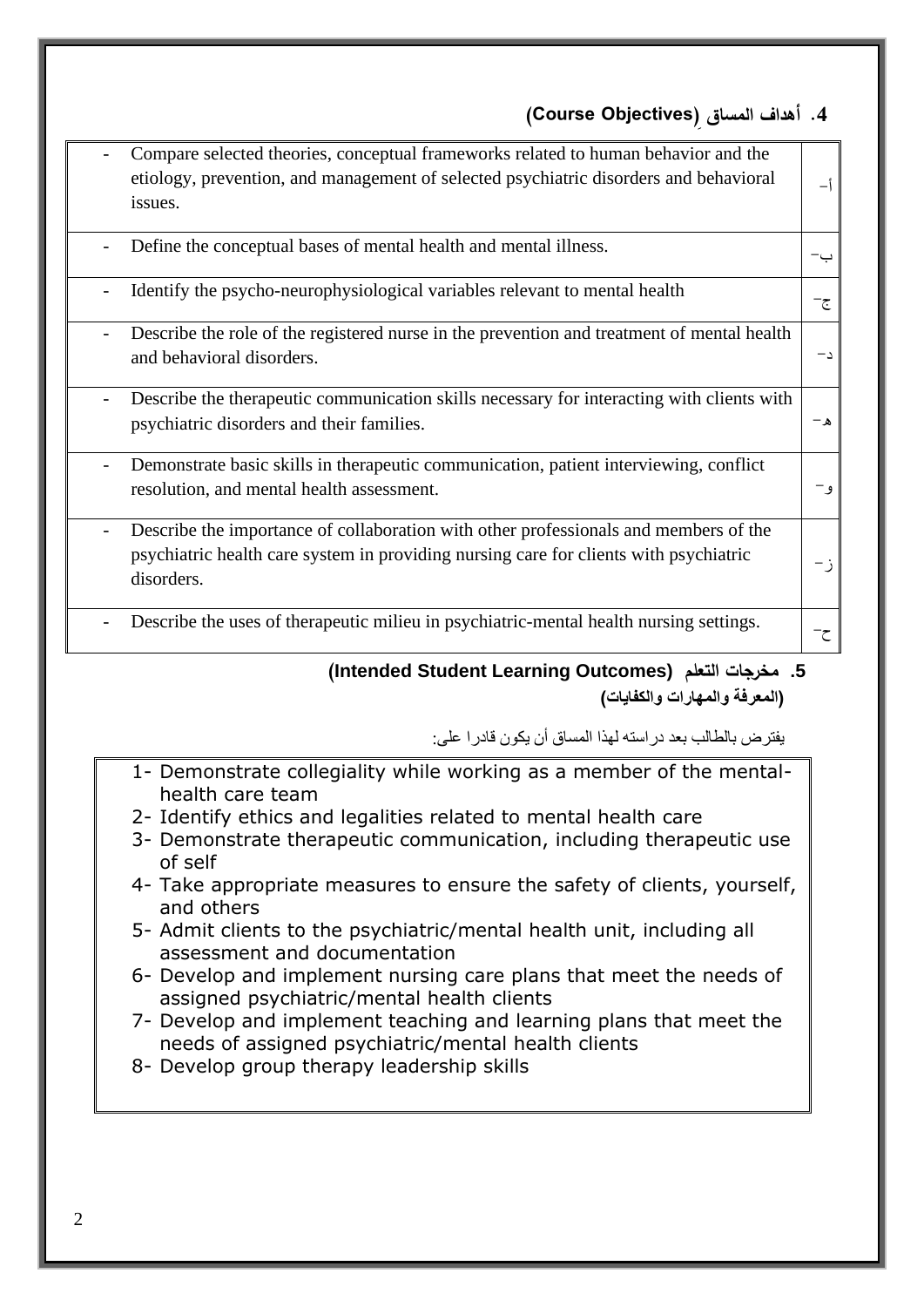**.6 محتوى المساق )Content Course)**

| الموضـــوع                                                                                                                              | الأسبوع    |
|-----------------------------------------------------------------------------------------------------------------------------------------|------------|
| Introduction to the course and syllabus discussion<br>Mental health and mental illness<br><b>Ethical and Legal Issues</b>               | الأول      |
| Cultural and Spiritual Concepts Relevant to Psychiatric/Mental Health Nursing<br>Relationship Development and Therapeutic Communication | الثاني     |
| The Nursing Process in Psychiatric/Mental Health Nursing<br>Psychopharmacology                                                          | الثالث     |
| الامتحان الأول                                                                                                                          |            |
| Milieu Therapy-The Therapeutic Community<br>Intervention in Groups                                                                      | الرابع     |
| Intervening in Crises<br>The Recovery Model                                                                                             | الخامس     |
| <b>Suicide Prevention</b><br>The Bereaved Individual                                                                                    | السادس     |
| Neurocognitive Disorders<br>Substance-Related and Addictive Disorders                                                                   | السابع     |
| Schizophrenia Spectrum and Other Psychotic Disorders                                                                                    | الثامن     |
| الامتحان الثاني                                                                                                                         |            |
| Depressive Disorders                                                                                                                    | التاسع     |
| <b>Bipolar and Related Disorders</b>                                                                                                    | العاشر     |
| Anxiety, Obsessive-Compulsive, and Related Disorders<br>Trauma- and Stressor-Related Disorders                                          | الحادي عشر |
| Somatic Symptom and Dissociative Disorders<br><b>Eating Disorders</b>                                                                   | الثانى عشر |
| <b>Personality Disorders</b><br>Children and Adolescents                                                                                | الثالث عشر |
| The Aging Individual                                                                                                                    | الرابع عشر |
| Survivors of Abuse or Neglect                                                                                                           | الخامس عشر |
| الامتحان النهائي                                                                                                                        |            |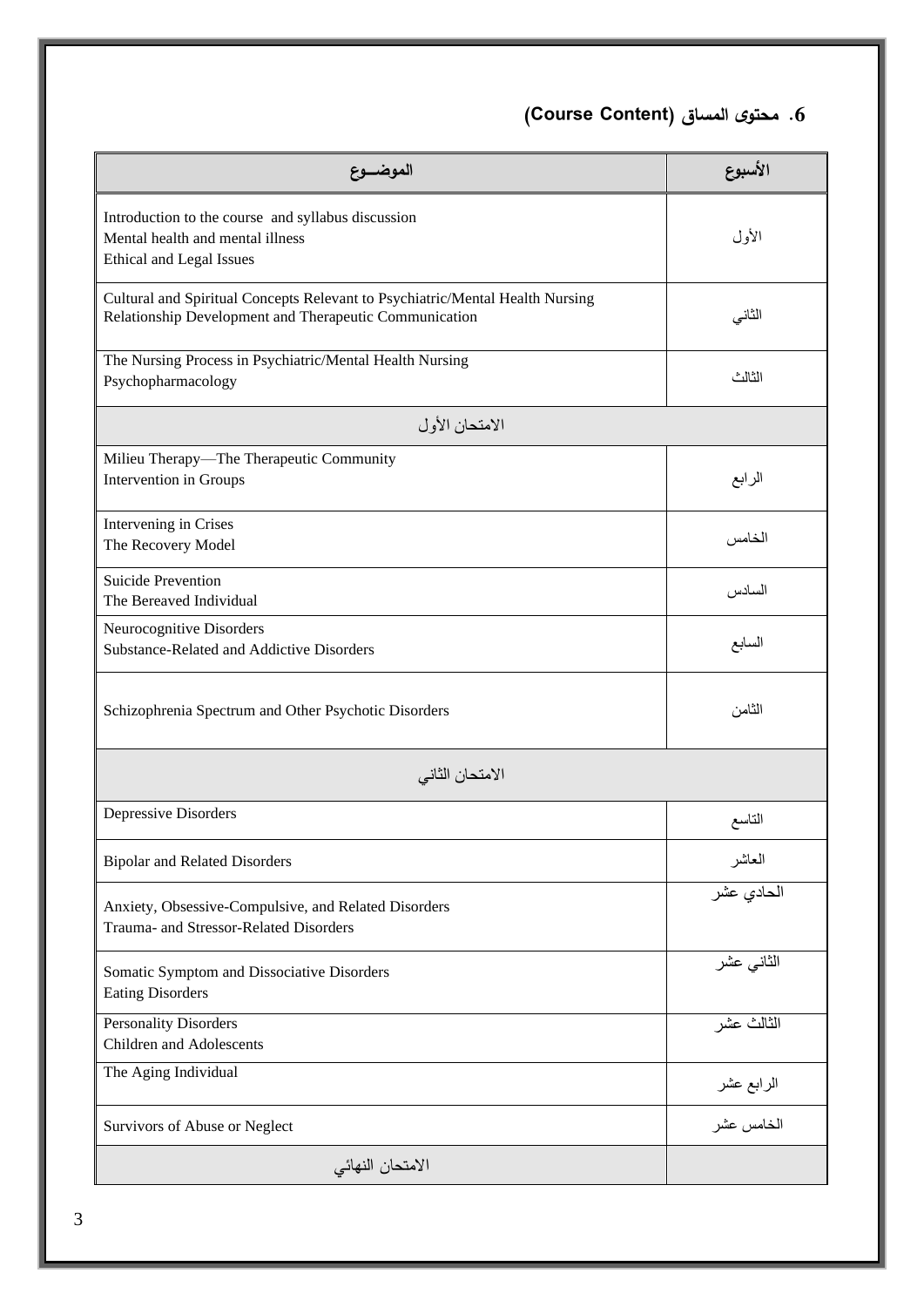**.7 است ارتيجيات التعليم والتعلم وطرق التقويم**

# **)Teaching and learning Strategies and Evaluation Methods(**

| نوع التقويم/القياس<br>(امتحان/عروض صفية/مناقشة/واجبات) | أنشطة التعلم                                                                 | استراتيجيات<br>التدريس           | مخرجات التعلم                                                                                                                | ت              |
|--------------------------------------------------------|------------------------------------------------------------------------------|----------------------------------|------------------------------------------------------------------------------------------------------------------------------|----------------|
| <b>Exams/presentation evaluation</b>                   | Role playing<br>Assignments<br>Discussion<br>and group<br>activities.        | Lectures                         | Demonstrate<br>collegiality while<br>working as a<br>member of the<br>mental-health care<br>team                             | $\mathbf{1}$   |
| <b>Exams/presentation evaluation</b>                   | Role playing<br>Assignments<br><b>Discussion</b><br>and group<br>activities. | Lectures/seminar<br>presentation | Identify ethics and<br>legalities related to<br>mental health care                                                           | $\overline{2}$ |
| <b>Exams/presentation evaluation</b>                   | Role playing<br>Assignments<br><b>Discussion</b><br>and group<br>activities. | Lectures/seminar<br>presentation | Take appropriate<br>measures to ensure<br>the safety of clients,<br>yourself, and others                                     | 3              |
| <b>Exams/presentation evaluation</b>                   | Role playing<br>Assignments<br><b>Discussion</b><br>and group<br>activities. | Lecturing                        | Develop and<br>implement nursing<br>care plans that meet<br>the needs of<br>assigned<br>psychiatric/mental<br>health clients | $\overline{4}$ |

# **.8 تقييم الطلبة )Assessment)**

| توزيع الدرجات لكل أسلوب | توقيت التقييم             | الأساليب المستخدمة                    |
|-------------------------|---------------------------|---------------------------------------|
| %10                     | خلال الفصل                | 1–أعمال الفصل: (تقرير ، وظائف، حضور ) |
| %20                     | to be determined          | 2–امتحان تحريري أول                   |
| %20                     | to be determined          | 3–امتحان تحريري ثاني                  |
| %50                     | أسبوع الامتحانات النهائية | 4–امتحان تحريري نهائي                 |

## **.9 الكتاب المقرر )Book Text)**

| Essentials of Psychiatric Mental Health Nursing: Concepts of care in<br>evidence-based practice. | المرجع الرئيس |
|--------------------------------------------------------------------------------------------------|---------------|
| Townsend, M.                                                                                     | المؤلف        |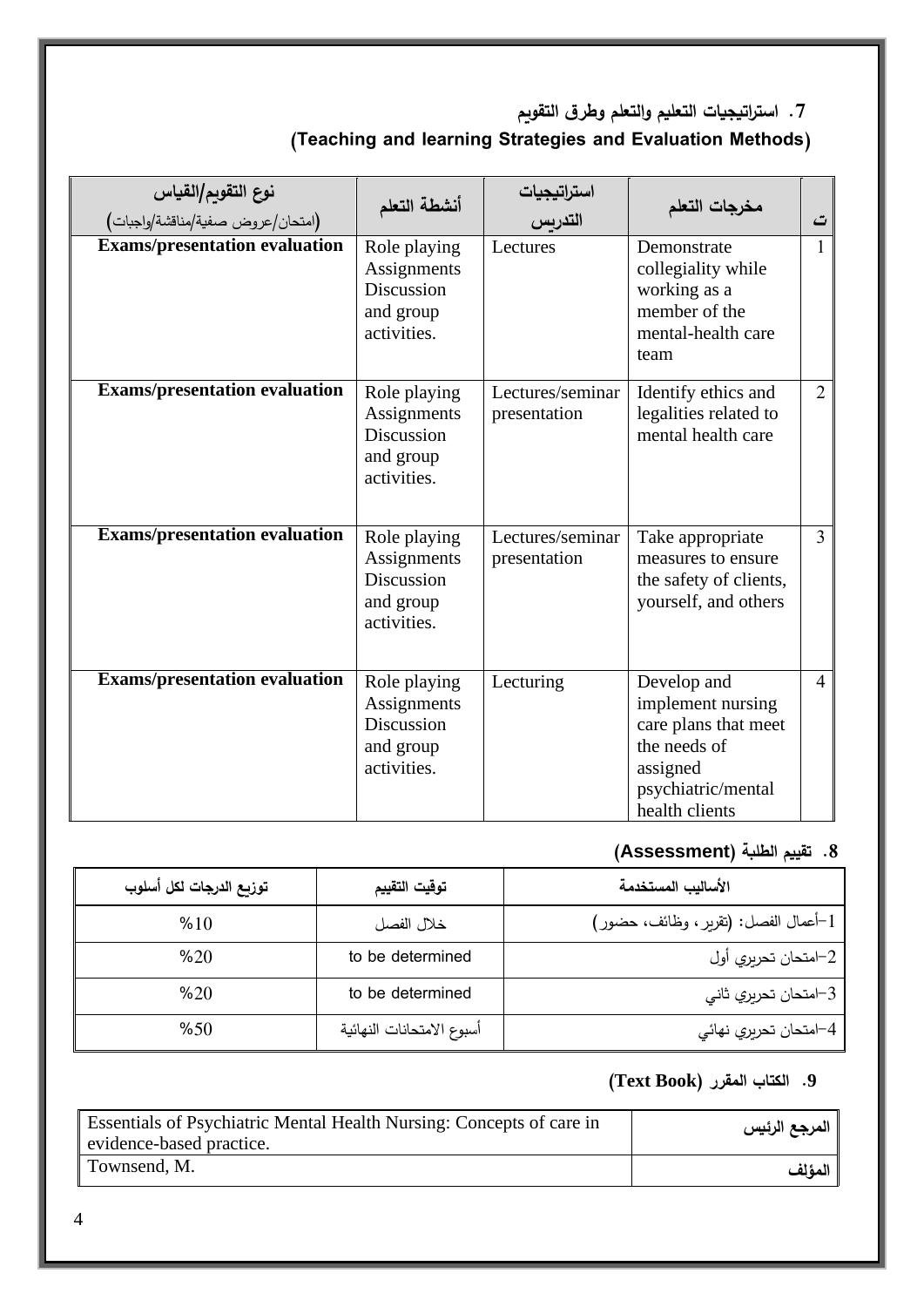| F.A Davis. Philadelphia.                           | الفاشر                   |
|----------------------------------------------------|--------------------------|
| 2016                                               | ا السنة                  |
| $\vert$ 7th Ed                                     | الطبعة                   |
| http://www.mediafire.com/download/0h17arxxtd9ydyj/ | الموقع الالكتروني للمرجع |

# **.10 المراجع اإلضافية )References( )وتشمل الكت والبحوث المنشورة في الدوريات او المواقع االلكترونية(**

| Townsend, M. Nursing Diagnosis in Psychiatric Nursing: Care Plans and Psychotropic<br><i>Medications.</i> 8 <sup>th</sup>    | $-1$ |
|------------------------------------------------------------------------------------------------------------------------------|------|
| American Psychiatric Association. Quick Reference to Diagnostic Criteria from DSM-V.<br>Washington D.C: APA. Current Edition |      |

#### **.11 سياسات المساق**

| <b>Course Policies</b>                                                                                                                                                                                                                                                                |  |
|---------------------------------------------------------------------------------------------------------------------------------------------------------------------------------------------------------------------------------------------------------------------------------------|--|
| <b>Class Attendance:</b>                                                                                                                                                                                                                                                              |  |
| 1. Students must attend all classes of this course. Absenteeism will be only<br>accepted following the rules and regulation of Al al-Bayt University.                                                                                                                                 |  |
| 2. Any student with absence of 12.5% of the classes of any course will be not<br>illegible to sit for the final exam.                                                                                                                                                                 |  |
| In the case (b) above, if a student submits an official sick report<br>3.<br>authenticated by university clinic or an accepted excuse by the Dean of<br>his/her faculty, the student will be considered as withdrawn from the<br>course.                                              |  |
| 4. Students are not allowed to come late to classes. Any student coming late<br>will not be allowed to attend the class and he/she will be marked absent.                                                                                                                             |  |
| 5. No mobiles and cellular phones allowed                                                                                                                                                                                                                                             |  |
| 6. Students had to submit their excuses for the exams within 48 hours. No<br>excuses accepted until studied and investigated.                                                                                                                                                         |  |
| 7. Visitors (friends, family members, children, significant others) will not be<br>permitted in the classroom without prior approval of the instructor.                                                                                                                               |  |
| <b>Exams Attendance:</b>                                                                                                                                                                                                                                                              |  |
| 1. Failure in attending a course exam other than the final exam will result in<br>zero mark unless the student provides an official acceptable excuse to the<br>instructor who approves a make-up exam.<br>2. Failure in attending the final exam will result in zero mark unless the |  |
| student presents an official acceptable excuse to the Dean who approves                                                                                                                                                                                                               |  |